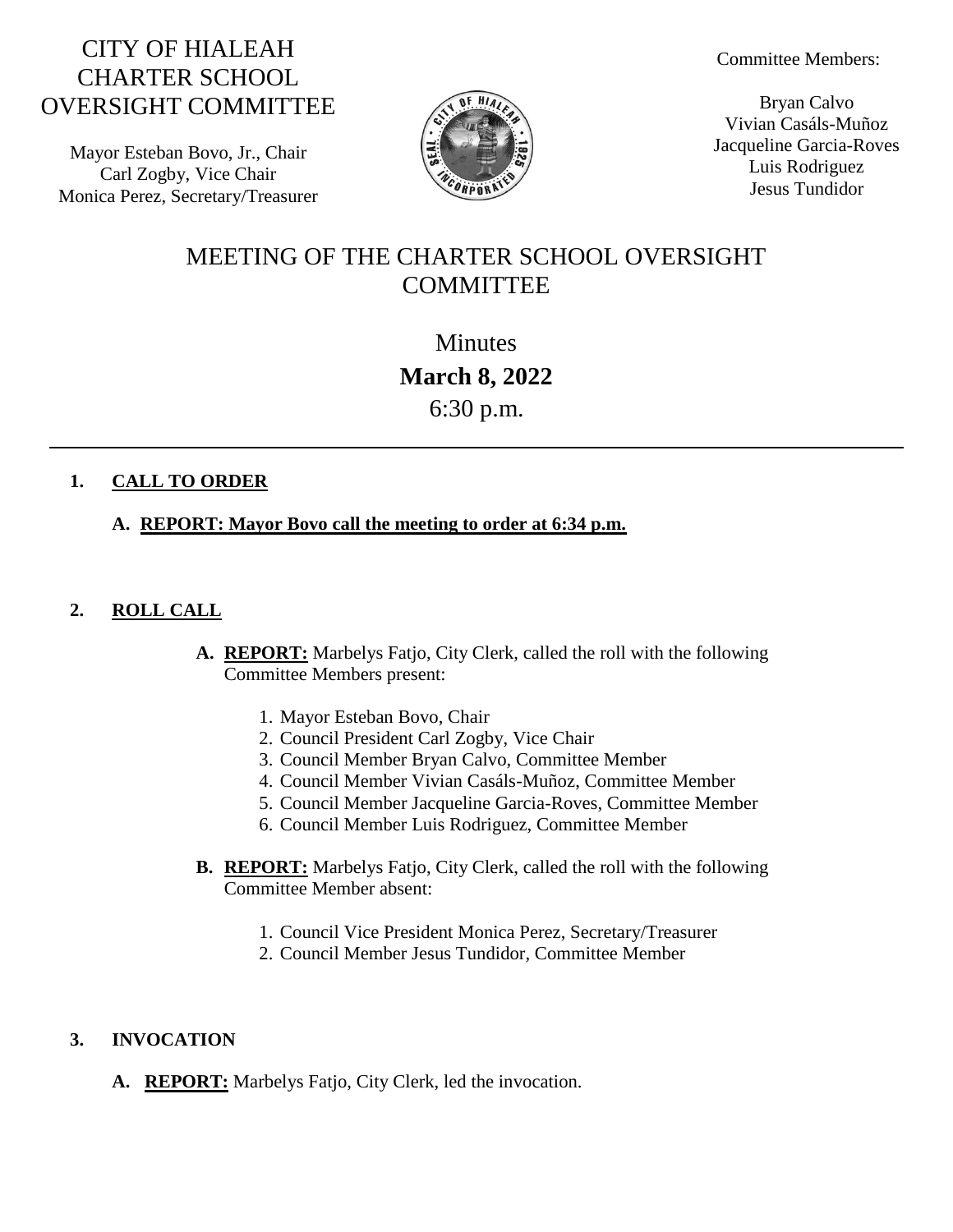## **4. PLEDGE OF ALLEGINANCE**

**A. REPORT:** Committee Member Bryan Calvo led the Pledge of Allegiance.

# **5. MEETING GUIDELINES**

*The following guidelines apply to today's Charter School Oversight Committee Meeting:*

## **ALL LOBBYISTS MUST REGISTER WITH THE CITY CLERK**

- As a courtesy to others, please refrain from using cellular telephones or other similar electronic devices in the Council Chamber.
- A maximum of three (3) speakers in favor and three (3) speakers in opposition will be allowed to address the Council on any one item. Each speaker's comments will be limited to three (3) minutes.
- No signs or placards, in support of or in opposition to an item or speaker, shall be permitted within the Council Chamber.
- Any person, whether participating via the web platform, telephonic conferencing or physical presence at City Hall, interested in making comments or posing questions on matters of public concern or on any item on the agenda, may do so during the meeting.
- Members of the public may address the City Council on any item pertaining to City business during the Comments and Questions portion of the meeting. A member of the public is limited to one appearance before the City Council and the speaker's comments will be limited to three (3) minutes.
- The public can view public meetings on the City's YouTube page (www.youtube.com/cityofhialeahgov ).
- Members of the public may hear the meeting live through telephonic conferencing using any telephone or cellular phone service. A smart device or computer are not necessary to participate in the meeting if you join by phone.
- All persons participating via the web platform will be muted during the meeting until called upon to be heard. Participation through Zoom requires a computer or smart mobile device with a microphone and web camera. The participant may elect to participate in the meeting using audio only or appear through both audio and video. The video function of all participants appearing through video will be turned off until called upon to be heard.

**REPORT:** Brigette Leal, Office Coordinator, read the meeting guidelines into the record.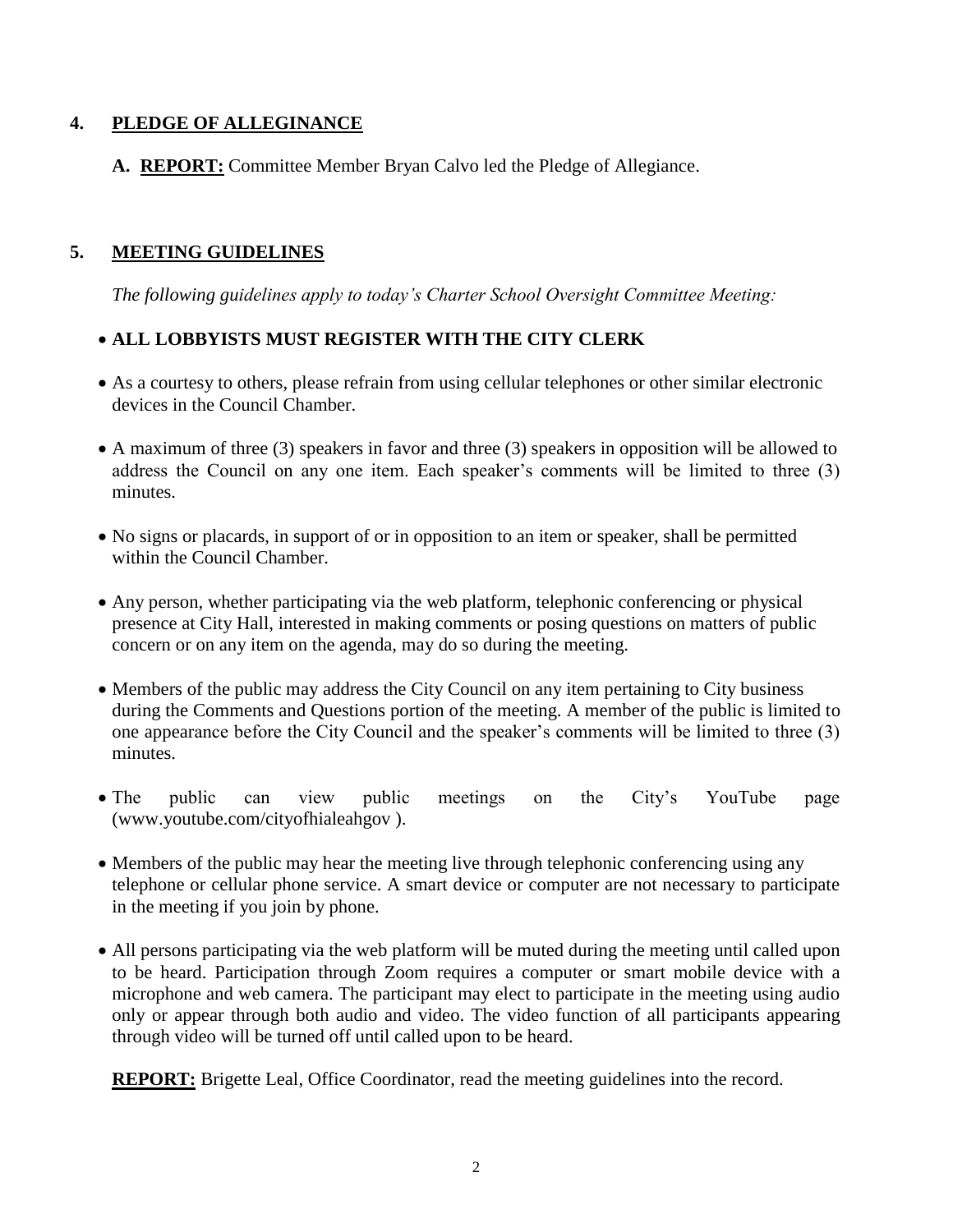#### **6. COMMENTS AND QUESTIONS**

- **A. REPORT:** The Office of the City Clerk did not receive e-mail messages from persons interested in making comments or posing questions on matters of public concern.
- **B. REPORT:** No one interested in making comments or posing questions on matters of public concern registered with the Office of the City Clerk to participate live during the meeting using Zoom.
- **C. REPORT:** No one watching or listening to the meeting via Zoom used the raising of the hand feature to express interest in participating.
- **D. REPORT:** There was no one present in the Council Chambers or at City Hall who expressed interest in participating in this portion of the meeting.

### **7. ANNOUNCEMENT OF AMENDMENTS/CORRECTIONS TO THE AGENDA**

- $\triangleright$  Backup documentation to the following Consent Items have been added to the agenda:
	- o Item L
	- o Item M
	- o Item N

### **8. CONSENT AGENDA**

*All items listed with letter designations are considered routine and will be enacted by one motion. There will be no separate discussion of these items unless a Committee Member or a resident so requests, in which case the item(s) will be removed from the consent agenda and considered along with the regular order of business.*

#### **REPORT: Motion to Approve the Consent Agenda made by Vice Chair Zogby, and seconded by Committee Member Casals-Munoz. Motion passes 6-0-2 with Secretary/Treasurer Perez and Committee Member Tundidor absent.**

**A.** Request permission to approve the minutes of the City of Hialeah Meeting of the Charter School Oversight Committee Meeting of **February 22, 2022.**

### **APPROVED 6-0-2 with Secretary/Treasurer Perez and Committee Member Tundidor absent.**

**B.** Request to approve the estimate from Charles F. Dodge City Center Pembroke Pines for the City of Hialeah Educational Academy graduation to be held on June 1, 2022, for \$8,763.25.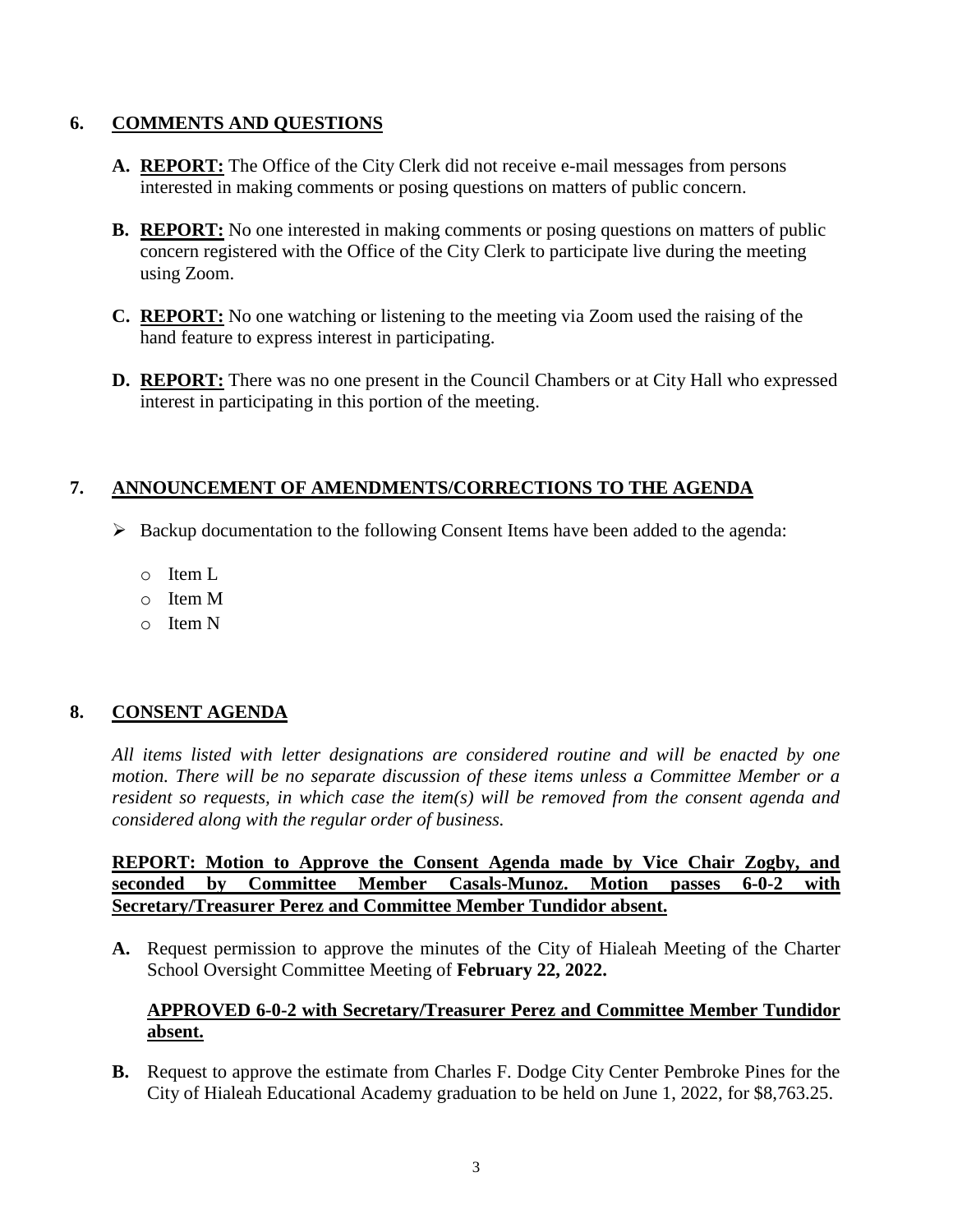## **APPROVED 6-0-2 with Secretary/Treasurer Perez and Committee Member Tundidor absent.**

**C.** Request permission to approve an annual expenditure of procurement for furniture and fixtures for the **City of Hialeah Educational Academy** to **Signarama Deerfield** (this is an active corporation in good standing in the State of Florida) for a total amount not to exceed **\$45,917**. Funding for this expenditure will be drawn from Fiscal 21-22 budget against account number **641- ASSA Grant.**

### **APPROVED 6-0-2 with Secretary/Treasurer Perez and Committee Member Tundidor absent.**

**D.** Request permission to approve an annual expenditure for procurement for furniture and fixtures for the **City of Hialeah Educational Academy** to **Signarama Deerfield** (this is an active corporation in good standing in the State of Florida) for a total amount not to exceed **\$38,325.50**. Funding for this expenditure will be drawn from Fiscal 21-22 budget against account number **641.**

## **APPROVED 6-0-2 with Secretary/Treasurer Perez and Committee Member Tundidor absent.**

**E.** Request permission to approve an annual expenditure for procurement for furniture and fixtures for the **City of Hialeah Educational Academy** to **Tom Barrow Co.** (this is an active corporation in good standing in the State of Florida) for a total amount not to exceed **\$26,905**. Funding for this expenditure will be drawn from Fiscal 21-22 budget against account number **641- ESSER III Grant.**

## **APPROVED 6-0-2 with Secretary/Treasurer Perez and Committee Member Tundidor absent.**

**F.** Request permission to approve an annual expenditure for procurement for administrative supplies for the **City of Hialeah Educational Academy** to **HGI Technologies** (this is an active corporation in good standing in the State of Florida) for a total amount not to exceed **\$17,500**. Funding for this expenditure will be drawn from Fiscal 21-22 budget against account number **511.**

## **APPROVED 6-0-2 with Secretary/Treasurer Perez and Committee Member Tundidor absent.**

**G.** Request permission to approve an annual expenditure for procurement for furniture and fixtures for the **City of Hialeah Educational Academy** to **Marbel Masters USA** (this is an active corporation in good standing in the State of Florida) for a total amount not to exceed **\$17,600**. Funding for this expenditure will be drawn from Fiscal 21-22 budget against account number **641.**

### **APPROVED 6-0-2 with Secretary/Treasurer Perez and Committee Member Tundidor absent.**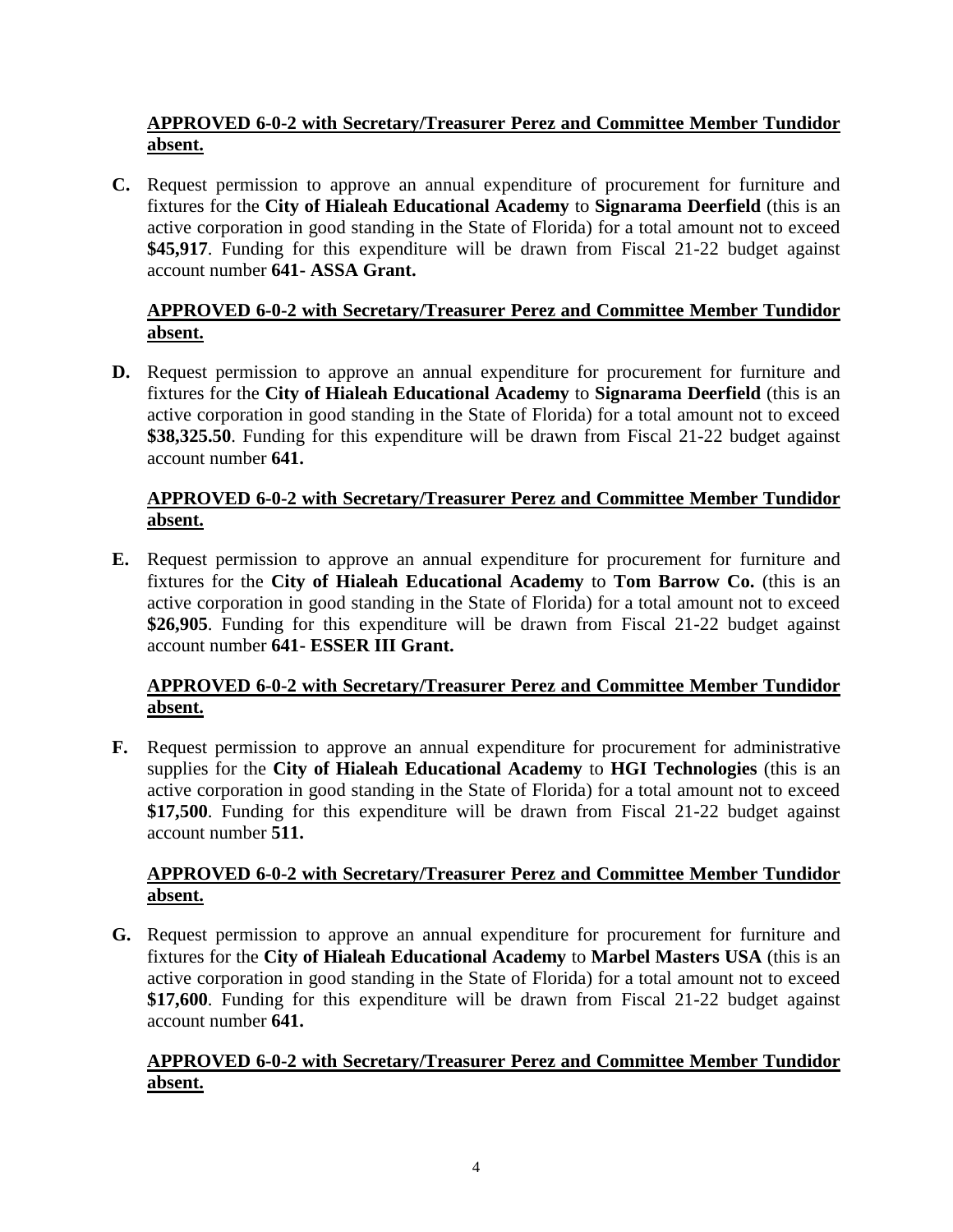**H.** Request permission to approve an annual expenditure for procurement for remodeling and renovations for the **City of Hialeah Educational Academy** to **Dade Builders** (this is an active corporation in good standing in the State of Florida) for a total amount not to exceed **\$100,000**. Funding for this expenditure will be drawn from Fiscal 21-22 budget against account number **681.**

## **APPROVED 6-0-2 with Secretary/Treasurer Perez and Committee Member Tundidor absent.**

**I.** Request permission to approve an annual expenditure for procurement for remodeling and renovations for the **City of Hialeah Educational Academy** to **Civica** (this is an active corporation in good standing in the State of Florida) for a total amount not to exceed **\$25,000**. Funding for this expenditure will be drawn from Fiscal 21-22 budget against account number **681.**

## **APPROVED 6-0-2 with Secretary/Treasurer Perez and Committee Member Tundidor absent.**

**J.** Request permission to approve the ratified expenditure for procurement for remodeling and renovations for the **City of Hialeah Educational Academy** to **City of Hialeah** (this is an active corporation in good standing in the State of Florida) from **\$300,000 to \$721,000**. Funding for this expenditure will be drawn from Fiscal 21-22 budget against account number **681.**

#### **APPROVED 6-0-2 with Secretary/Treasurer Perez and Committee Member Tundidor absent.**

**K.** Request permission to approve the ratified expenditure for procurement for computer hardware for the **City of Hialeah Educational Academy** to **IT Savvy** (this is an active corporation in good standing in the State of Florida) from **\$250,000 to \$20,000**. Funding for this expenditure will be drawn from Fiscal 21-22 budget against account number **643- ESSER II Grant.**

## **APPROVED 6-0-2 with Secretary/Treasurer Perez and Committee Member Tundidor absent.**

**L.** Request permission to approve the ratified expenditure for procurement for Professional Services for the **City of Hialeah Educational Academy** to **Academica Dade, LLC** (this is an active corporation in good standing in the State of Florida) from **\$432,000 to \$430,425**. Funding for this expenditure will be drawn from Fiscal 21-22 budget against account number **314.**

## **APPROVED 6-0-2 with Secretary/Treasurer Perez and Committee Member Tundidor absent.**

**M.** Request permission to approve the ratified expenditure for procurement for electricity for the **City of Hialeah Educational Academy** to **Florida Power and Light** (this is an active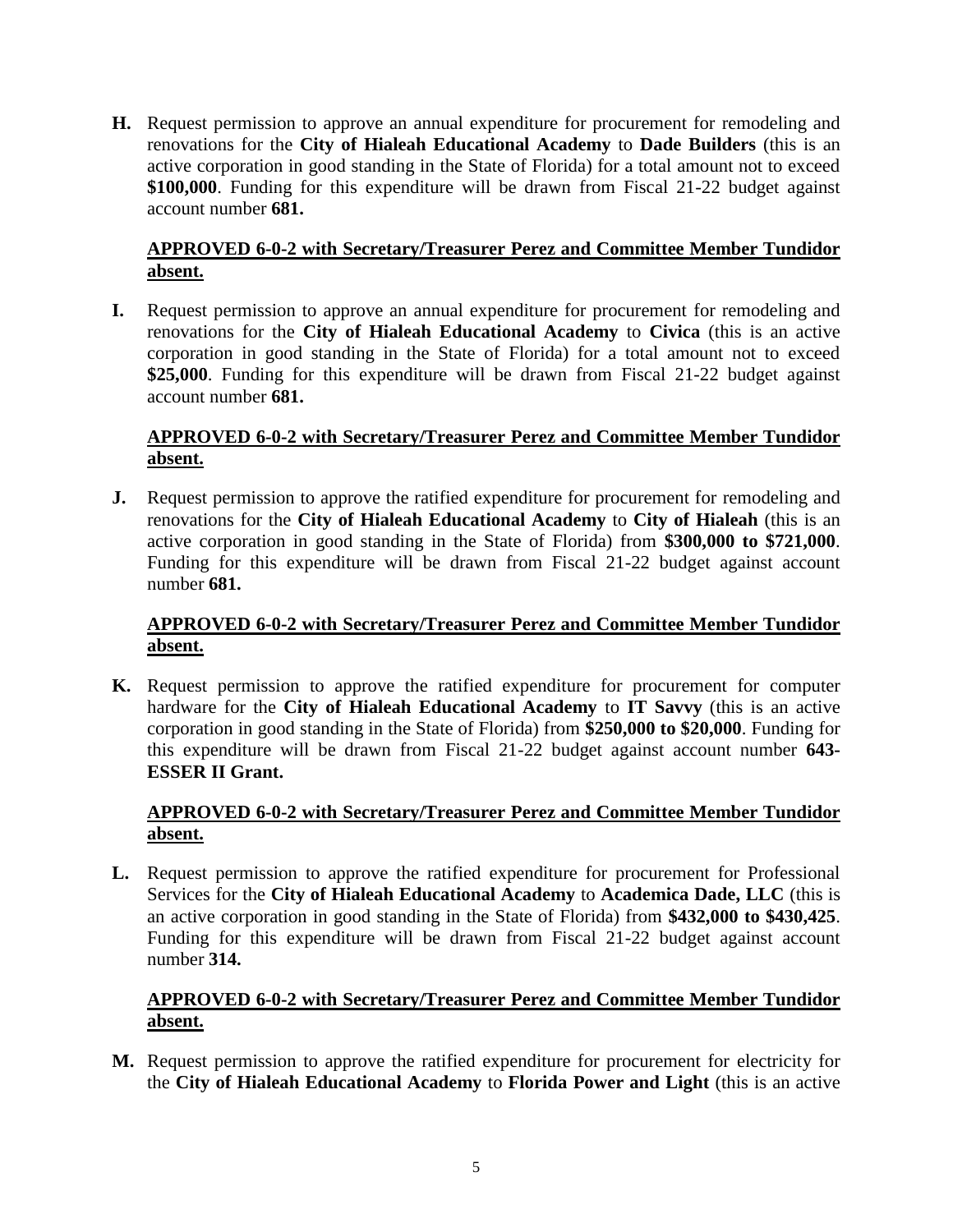corporation in good standing in the State of Florida) from **\$84,000 to \$95,000**. Funding for this expenditure will be drawn from Fiscal 21-22 budget against account number **430.**

### **APPROVED 6-0-2 with Secretary/Treasurer Perez and Committee Member Tundidor absent.**

**N.** Request permission to approve the ratified expenditure for procurement for Professional Development (Virtual Education) for the **City of Hialeah Educational Academy** to **Doral Leadership** (this is an active corporation in good standing in the State of Florida) from **\$39,704 to \$40,000**. Funding for this expenditure will be drawn from Fiscal 21-22 budget against account number **0310-0323- Title II.**

#### **APPROVED 6-0-2 with Secretary/Treasurer Perez and Committee Member Tundidor absent.**

## **9. PRESENTATION OF FINANCIAL REPORTS BY ACADEMICA DADE LLC**

**A.** Request to approve the updated Budget for the City of Hialeah Educational Academy as of March 2022.

## **APPROVED 6-0-2 with Secretary/Treasurer Perez and Committee Member Tundidor absent.**

**REPORT: Motion to Approve Item 9A made by Committee Member Casáls-Muñoz, and seconded by Committee Member Garcia-Roves. Motion passes 6-0-2 with Secretary/Treasurer Perez and Committee Member Tundidor absent.**

### **10. UNFINISHED BUSINESS**

**A. REPORT:** None reported.

## **11. NEW BUSINESS**

**A. REPORT:** None reported.

**REPORT: Motion to Adjourn the Meeting made by Committee Member Casáls-Muñoz, and seconded by Committee Member Rodriguez.**